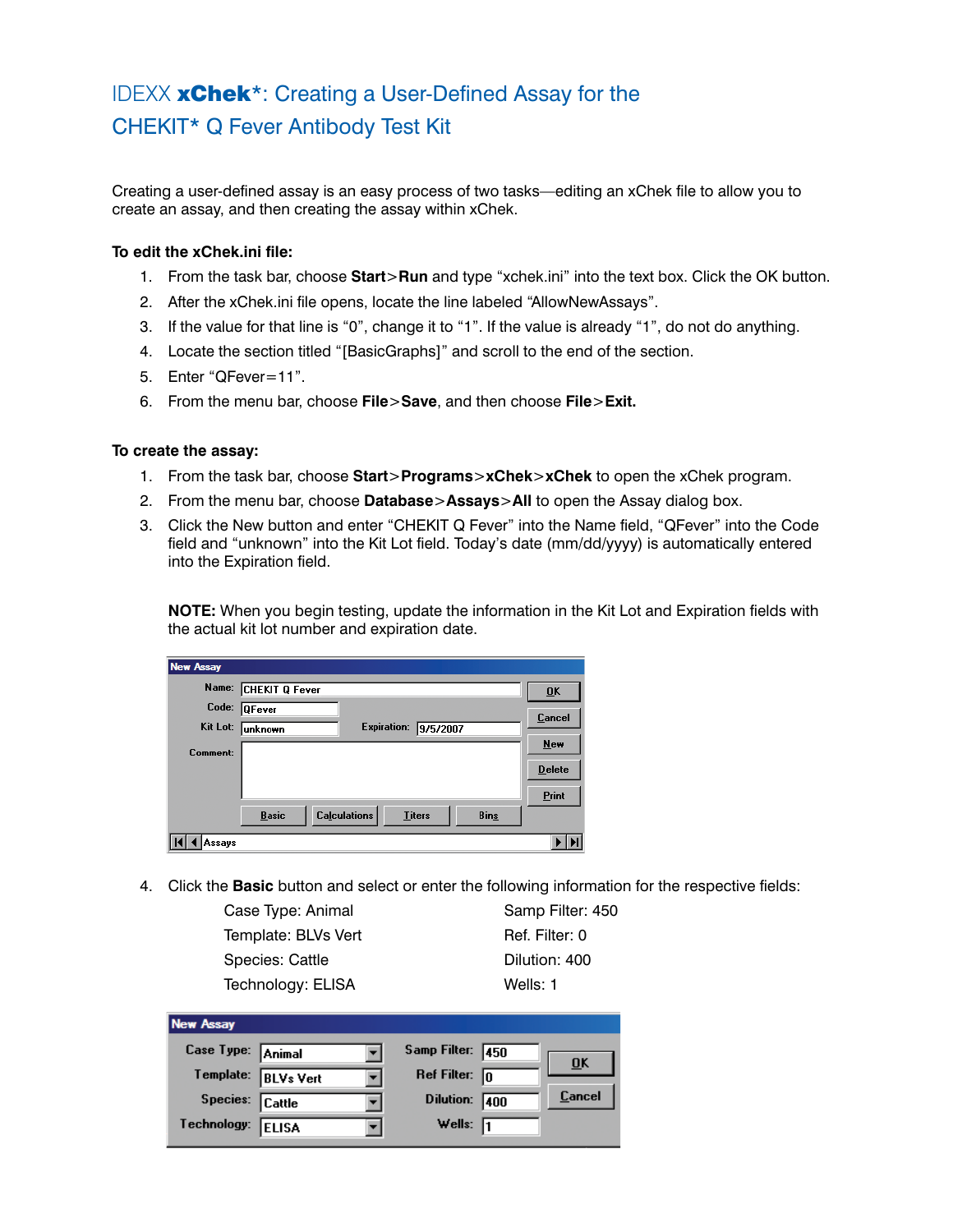- 5. Click **OK** to save the settings.
- 6. Click the **Calculations** button and select or enter the following information:

### **Formulas:**

"S" Part of Ratio: Sample 1 - Negative "P" Part of Ratio: Positive - Negative "N" Part of Ratio: none

| <b>First Calculation:</b> | <b>Second Calculation:</b>  |
|---------------------------|-----------------------------|
| Variable: S/P             | Variable: None              |
| Positive Cutoff: 0.4      | Positive Cutoff: None       |
| Suspect Cutoff: 0.3       | <b>Suspect Cutoff: None</b> |
| Comparison: $>=$          | Comparison: None            |

**Note:** xChek is unable to support the Value % calculation. Instead xChek will calculate an S/P value. The cutoff values have been updated to match the new calculation and the interpretation will be the same.

| <b>New Assay</b>                |                     |                               |              |
|---------------------------------|---------------------|-------------------------------|--------------|
| <b>Formulas</b>                 |                     |                               |              |
| "S" Part of Ratio:              | Sample1 - Negative  |                               | ŪK           |
| "P" Part of Ratio:              | Positive - Negative |                               | Cancel       |
| "N" Part of Ratio:              | None                |                               | <b>Reset</b> |
| <b>Blocking Factor:</b>         | <b>None</b>         |                               |              |
| <b>First Calculation</b>        |                     | <b>Second Calculation</b>     |              |
| Variable: S/P                   |                     | Variable:                     | None         |
| <b>Positive Cutoff:</b><br>10.4 |                     | <b>Positive Cutoff:</b><br>In |              |
| <b>Suspect Cutoff:</b><br>10.3  |                     | <b>Suspect Cutoff:</b><br>ln. |              |
| Comparison:<br> >=              |                     | Comparison:                   | None         |

7. Click **OK** to save these settings and then click **OK** again to save the assay to the database. You can now test for antibodies against *Coxiella burnetii* virus using the xChek Assay Management System.

**NOTE:** xChek does not evaluate controls or results for validity when you use a user-defined assay. You must evaluate the results from each assay in accordance with good laboratory practices. To evaluate your assay validity, please refer to the Results section in the insert provided with this test kit.